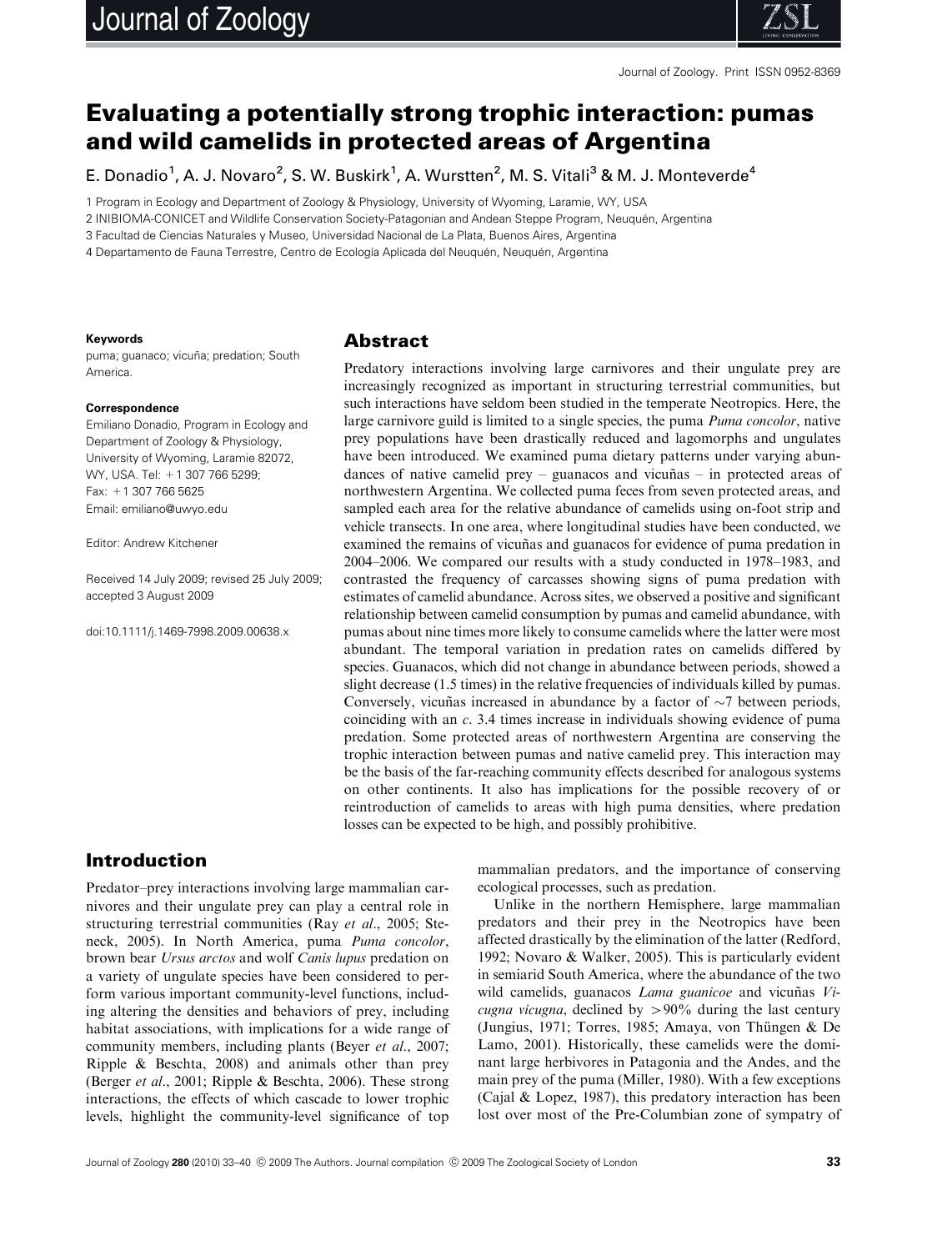pumas and their wild camelid prey (Novaro, Funes & Walker, 2000; Novaro & Walker, 2005).

Data on the diets of pumas from various semiarid habitats of southern South America reflect such losses. In the high Andes of Bolivia, pumas feed primarily on smalland medium-sized native rodents, while vicuñas, with domestic camelids, represent the second-most important prey category (Pacheco, Lucero & Villca, 2004). Over large areas of the Argentine Patagonian steppe, pumas eat mostly introduced species, and guanacos are virtually absent from their diet (Novaro et al., 2000). In the Argentine Monte, pumas eat mainly plains vizcacha Lagostomus maximus, a large-bodied native colonial rodent. Where vizcachas are scarce, pumas switch to other prey, including introduced wild boar Sus scrofa, domestic sheep Ovis aries and native armadillos. Here, guanacos are rarely consumed (Branch, Pessino & Villarreal, 1996; Pessino et al., 2001). Similarly, in the southern Chilean steppe and neighboring woodland areas, introduced lagomorphs were found more frequently than guanacos in puma scats, even after guanaco populations had recovered from low levels (Yáñez et al., 1986; Iriarte, Johnson & Franklin, 1991; Franklin et al., 1999). In this case, however, as guanaco abundance increased, they became most important in terms of biomass in the diet of pumas. Overall, we observe across studies the prevalence of non-camelid prey in the diet of pumas to be correlated with human reductions of guanacos or vicuñas and high availability of introduced species.

Consequently, predatory relationships (i.e. puma responses to changing abundances of prey) of southern South American pumas and their native ungulate prey are poorly understood. Inside one protected area in southern Chile, the occurrence of guanaco remains in puma scats increased by a factor of  ${\sim}3$  as a result of increasing guanaco densities over 6 years (Yáñez et al., 1986; Iriarte et al., 1991). Similarly, recent research suggests that pumas can functionally respond to increasing abundances of guanacos (Novaro & Walker, 2005). No data are available on the puma–vicuña interaction.

Current information on puma diet in the southern Neotropics shows a widespread loss of the interaction between pumas and wild camelids. Data from Chile and Argentina, although scanty and obtained with differing methods, show that where wild camelids remain abundant, pumas seem to prey heavily on them. Because puma predation on camelids may be the basis of far-reaching community effects, we aimed to evaluate (1) to what extent protected areas of northwestern Argentina conserved this ecological interaction using diet data and (2) puma dietary responses to changing abundances of guanacos and vicuñas combining data on puma diet and camelid abundance across both spatial and temporal scales.

#### Study area

We conducted field work at seven protected areas located in northwestern and central Argentina. San Guillermo National Park (SGNP), San Guillermo Provincial Reserve (SGPR) and Laguna Brava Provincial Reserve (LBPR) are three contiguous protected areas that encompass a 1.4 million ha area within one of the most ecologically intact regions of South America (Sanderson et al., 2002). SGNP and SGPR form the San Guillermo Biosphere Reserve. Low-elevation (2000–3000 m) valleys of shrub steppe, open plains or 'llanos' (3000–4300 m) of sparsely vegetated grass steppe and high-elevation deserts ( $\geq$ 4300 m) with virtually no vegetation dominate the landscape (Cajal, Reca & Pujalte, 1981; Carrizo et al., 1997). Vicuñas and guanacos inhabit all three protected areas. Particularly in SGNP, populations of locally sympatric guanacos and vicuñas showed different population trends during 1983–2005. As guanaco populations slightly decreased from 1.2 to 1.1 km<sup>-2</sup>, vicuñas increased from 1.5 to 10.1 km<sup>-2</sup> (Cajal & Bonaventura, 1998; Puig & Videla, 2007).

In Talampaya National Park (TNP) vegetation is characterized by a shrubby steppe. In El Leoncito National Park (ELNP) vegetation is characterized by shrubby steppes and high-altitude semi-arid grasslands. In Sierra de las Quijadas National Park (SQNP), vegetation is characterized by a shrubby steppe and small stands of thorny trees. In Los Cardones National Park (LCNP) shrubby steppes, saguaro forests, small stands of thorny trees and high-altitude grasslands characterize the vegetation. In TNP, ELNP, SQNP and LCNP guanacos are present while vicuñas are naturally absent. Pumas were present in all protected areas.

All the reserves surveyed are characterized by dry climates, with precipitations occurring mostly in summer. The main features of these areas, including the location, size, mean summer and winter temperatures, yearly precipitations, altitude range and livestock numbers, are summarized in Table 1.

# Methods

#### Field sampling

At each protected area, we reconstructed diets of pumas by collecting and analyzing their fecal droppings. We collected feces in winter (June–August) 2004, summer (February), winter (June), and spring (October) 2006 and summer (February) 2007 at SGNP, and winter (June–August) 2004 at LBPR and SGPR. At TNP, ELNP, SQNP and LCNP puma scats were collected in winter (July–August) 2006. Additional fecal droppings were collected by park rangers in LCNP during September 2006 to February 2007. Feces were collected opportunistically and stored in labeled paper bags; in the laboratory, they were oven-dried at  $60^{\circ}$ C and weighed. Then, they were covered with water and broken apart (Reynolds & Aebischer, 1991). Mammalian prey were identified to the lowest possible taxonomic level on the basis of bone fragments, teeth and hair (cuticular scale and medullae characteristics) (Chehebar & Martin, 1989; Pearson, 1995; Vázquez, Perovic & de Olsen, 2000). Diet data are presented as per cent frequency of occurrence, calculated as the number of times an item occurred as a percentage of the total number of prey items in all scats. The relative biomass of prey found in scats was not computed due to our inability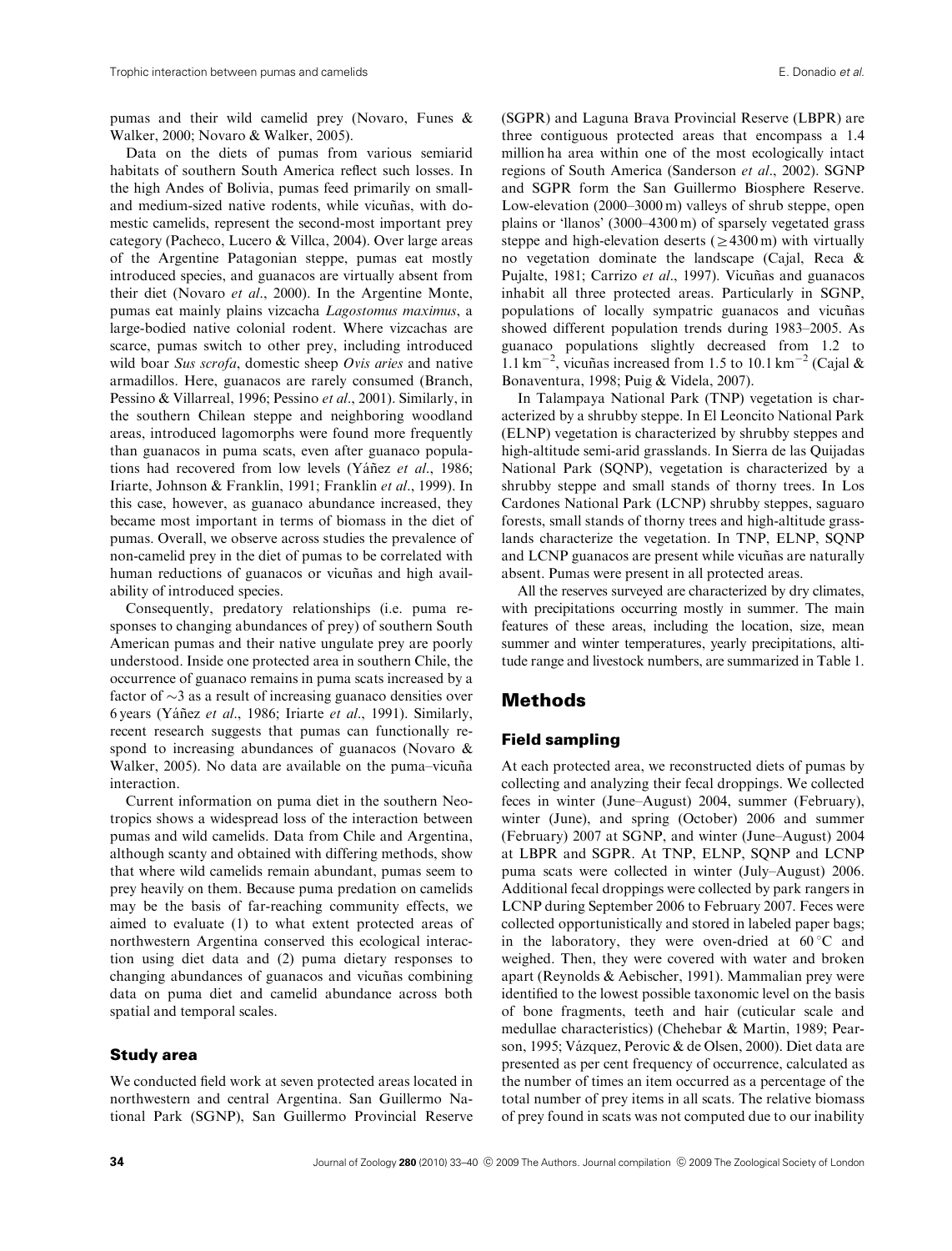|  |  |  |  |  |  |  |  |  | <b>Table 1</b> Main features of the seven protected areas surveyed during this study |  |
|--|--|--|--|--|--|--|--|--|--------------------------------------------------------------------------------------|--|
|--|--|--|--|--|--|--|--|--|--------------------------------------------------------------------------------------|--|

| Protected area               | Province (coordinates)                             | Area (ha) | Mean summer<br>and winter<br>temperatures<br>(°C) | Precipitations<br>$(mm \, year^{-1})$ | Elevation<br>range (m) | Livestock and feral<br>donkey numbers <sup>a</sup>      |
|------------------------------|----------------------------------------------------|-----------|---------------------------------------------------|---------------------------------------|------------------------|---------------------------------------------------------|
| San Guillermo NP             | San Juan (29°13'S-69°21'W) 166 000                 |           | $15^{\circ}$ : 1 $^{\circ}$                       | $30 - 100$                            | 2200-5467              | 21 cows                                                 |
| Talampaya NP                 | La Rioja (29°46'S-67°54'W)                         | 215000    | NA.                                               | 170                                   | 1300-3200              | 50 cows and horses                                      |
| Sierra de las<br>Quijadas NP | San Luis (32°29'S-67°02'W)                         | 73533     | $23^{\circ}$ ; 12 $^{\circ}$                      | 150                                   | < 1000                 | 1600 cows, 550 goats, 350<br>horses, 500 feral donkeys  |
| Los Cardones NP              | Salta (25°15'S-65°54'W)                            | 64117     | $18^{\circ}$ : 11 $^{\circ}$                      | 200                                   | 2700-5226              | 604 cows, 3375 goats, 2032<br>sheep, 1200 feral donkeys |
| El Leoncito NP               | San Juan (31°46'S-69°10'W)                         | 72962     | $26^{\circ}$ : 10 $^{\circ}$                      | 200                                   | 1100-4300              | 10 cows and horses                                      |
| Laguna Brava PR              | La Rioja (38°39'S-69°02'W)                         | 405000    | $0.8^\circ$                                       | 20                                    | 2000-6800              | Unknown <sup>c</sup>                                    |
|                              | San Guillermo PR San Juan (29°47'S-69°26'W) 815460 |           | $7^\circ$ : $-7^\circ$                            | 225                                   | 2000-6400              | Unknown <sup>c</sup>                                    |

<sup>a</sup>Crude estimates reported by park rangers and reserve managers.

<sup>b</sup>Annual mean.

<sup>c</sup>Cows, horses and feral donkeys present but numbers are unknown. Cows Bos taurus, horses Equus caballus, donkeys Equus asinus, goats Capra hircus and sheep Ovis aries.

NP, national park; PR, provincial reserve.

to distinguish between vicuña and guanaco hair where sympatric (SGNP, LBPR and SGPR).

We estimated camelid relative densities at SGNP, TNP, ELNP, SQNP and LCNP in winter (June–August) 2006 using two different and independent methods. First, we established and surveyed during daylight hours (09:00–16:00 h) three to six transects of variable length (3.2–16 km) in each park based on the availability of roads and tracks. Transects were traveled by vehicle (speed  $20-35$  km h<sup>-1</sup>) with two observers standing in the back in all parks but SQNP, where the absence of roads forced us to conduct transects on foot. Each transect was surveyed one to four times depending on the road and track conditions. To minimize disturbance on animals, surveys of the same transect were never repeated on consecutive days. A total of 75, 86, 72, 44 and 156 km were covered in SGNP (3 transects; 9 surveys), TNP (6; 8) ELNP (5; 12), SQNP (5; 5) and LCNP (4; 14) respectively. For every group of animals encountered, we recorded the species and number of animals. The open habitats we surveyed made all reserves excellent sites to estimate abundance by direct observation. Relative density estimates are presented as the mean number of individuals counted per km of transect surveyed (individuals  $km^{-1}$  transect).

Second, we established and surveyed 30, 500-m-long strip transects (total width  $= 7$  m) in each park. All strip transects were perpendicular to roads or tracks, and randomly selected starting points were located on road or track edges. Generally, no more than six strip transects were established on each road or track. For each transect, we recorded the presence or absence of camelid latrines (i.e. dung piles) within the strip (Marques *et al.*, 2001). Relative density estimates are presented as the mean proportion of transects with  $\geq 1$  latrine. We evaluated whether spatial variation in both camelid relative density indexes resulted in changes in their frequency of occurrence in puma scats by comparing data on relative densities and puma diets across protected areas.

Problems related to using roads or tracks include the unfeasibility of random placement of line transects and potential avoidance of roads and tracks by animals. Surveyed roads and tracks as well as roadsides were similar across parks (i.e. mostly dirt roads, slightly used with pristine native vegetation on the sides). Avoidance of roads by camelids could result from camelids being harassed by poachers (Donadio & Buskirk, 2006) or by the existence of physical barriers such us fences that impede camelids to approach roadsides. However, poaching in the parks was almost nil (Donadio & Buskirk, 2006; Donadio et al., 2007) and fences were absent. In fact, in all parks we observed animals on or nearby roads and tracks and they seldom fled when they detected us. These observations suggested that camelids were not actively avoiding roads and tracks. Therefore, we assumed this method was acceptable for the purpose of across-park comparisons.

At SGNP, we evaluated puma–camelid predatory interactions by examining vicuña and guanaco carcasses, which were necropsied to determine the cause of death. The presence of large tooth marks on the throat, skull or neck, and broken large bones were used as evidence of puma predation (Franklin et al., 1999). We evaluated whether temporal variation in guanaco and vicuña densities was reflected in the relative frequency of puma predation on guanacos and vicuñas, comparing the period  $2004-2006$ with the period 1978–1983 (Cajal & Lopez, 1987). For the latter period, we did not include in our analysis data reported for 1984, when a large number of guanacos and vicuñas died due to an unusually harsh winter (Cajal  $\&$ Lopez, 1987; Cajal & Ojeda, 1994).

#### Data analysis

To test for variation in puma diets across reserves, the main prey items were grouped into four major categories: native rodents, native ungulates (wild camelids), introduced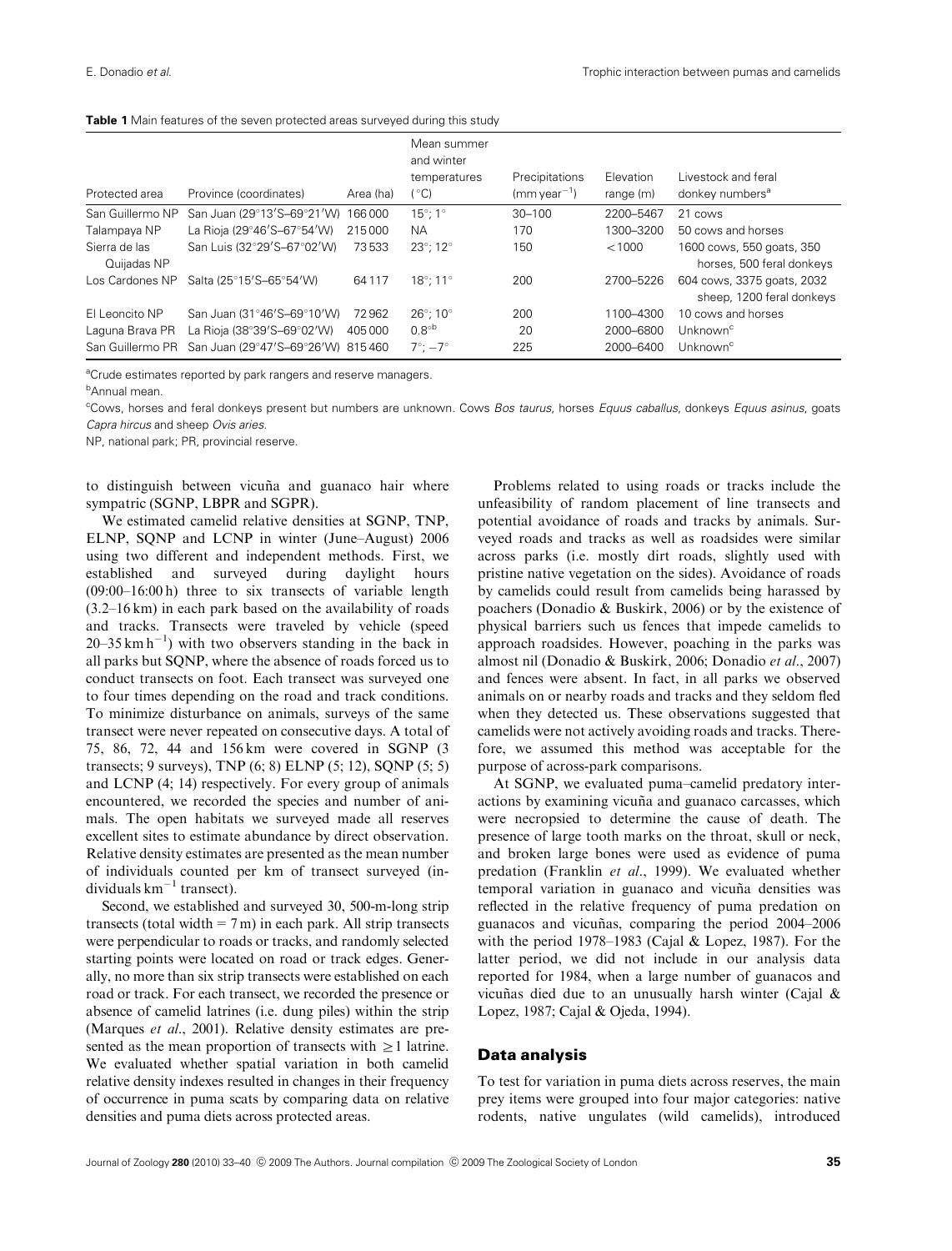ungulates (Equidae and Bovidae) and introduced European hares to produce a  $4 \times 7$  contingency table. These data were analyzed running a  $\chi^2$  test with program EcoSim (Gotelli & Entsminger, 2001), which uses a randomization test (1000 iterations) for the independence hypothesis in two-way contingency tables. Briefly, EcoSim estimates a  $\chi^2$  deviation statistic for the observed data and for each of the1000 simulated data matrices. The larger the observed  $\chi^2$  deviation compared with the mean of the simulated  $\chi^2$  deviations, the less likely the observed data conform to the null model. Unlike conventional analyses, this randomization test is not sensitive to small expected frequencies.

We used bootstrapping to estimate camelid mean relative densities and associated 95% confidence intervals. From each dataset (30 transects per park), we drew 30 observations randomly with replacement and estimated the proportion of transects where a latrine was observed; we iterated this procedure 1000 times (Resampling Stats Inc., 2006). Similarly, we used bootstrapping to construct 95% confidence intervals for the mean percentage of occurrence of camelid remains in puma scats for all parks. We used a similar procedure to estimate the mean number of individuals observed per km of transect. In this case, each dataset was composed of the number of surveys conducted in each park. Comparisons were made using the bootstrap 95% confidence intervals (Mukherjee et al., 2004; Andheria, Karanth & Kumar, 2007).

We used the Pearson's product–moment statistic to explore the relationship between camelid relative density and their occurrence in puma scats collected in winter 2006 across protected areas. This analysis was conducted only for the national parks as we lacked information on camelid relative densities for SGPR and LBPR. At SGNP, we estimated the relative frequency of puma predation on camelids as the percentage of puma-killed camelids of both species in the total number of camelid carcasses found in each period. We generated 95% confidence intervals using bootstrapping as before. Comparisons between periods were based on these confidence intervals. Correlation

Table 2 Frequency (Fo) and percentage of prey items found in puma *Puma concolor* scats at seven protected areas of northwestern Argentina

|                              | SGNP             |      | <b>TNP</b>     |      | SQNP           |      | LCNP           |      | <b>ELNP</b>     |      | LBPR            |      | <b>SGPR</b>     |      |
|------------------------------|------------------|------|----------------|------|----------------|------|----------------|------|-----------------|------|-----------------|------|-----------------|------|
| Prey item                    | Fo               | % Fo | Fo             | % Fo | Fo             | %Fo  | Fo             | % Fo | Fo              | % Fo | Fo              | % Fo | Fo              | % Fo |
| Rodents                      |                  |      |                |      |                |      |                |      |                 |      |                 |      |                 |      |
| Cricetidae                   | 22               | 5.1  | 0              | 0.0  | 0              | 0.0  | 1              | 12.5 | $\overline{2}$  | 5.3  | 0               | 0.0  | 0               | 0.0  |
| Caviidae                     |                  |      |                |      |                |      |                |      |                 |      |                 |      |                 |      |
| Dolichotis patagonum         | 0                | 0.0  | 4              | 40.0 | 4              | 44.4 | 0              | 0.0  | 0               | 0.0  | 0               | 0.0  | $\mathbf 0$     | 0.0  |
| Guinea pigs <sup>a</sup>     | 1                | 0    | $\mathbf 0$    | 0.0  | 0              | 0.0  | 1              | 12.5 | 9               | 24   | $\mathbf 0$     | 0.0  | $\mathbf 0$     | 0.0  |
| Ctenomidae                   |                  |      |                |      |                |      |                |      |                 |      |                 |      |                 |      |
| Ctenomys sp.                 | 15               | 3.5  | $\mathbf 0$    | 0.0  | 0              | 0.0  | $\mathbf{1}$   | 12.5 | $\overline{2}$  | 5.3  | 1               | 5.3  | $\overline{2}$  | 8.3  |
| Chinchillidae                |                  |      |                |      |                |      |                |      |                 |      |                 |      |                 |      |
| Lagidium viscacia            | 62               | 14.4 | 1              | 10.0 | 0              | 0.0  | $\mathbf{1}$   | 12.5 | 0               | 0.0  | 0               | 0.0  | $\mathbf 0$     | 0.0  |
| Unidentified rodents         | 0                | 0.5  | $\Omega$       | 0.0  | 0              | 0.0  | 0              | 0.0  | 3               | 7.9  | 0               | 0.0  | $\mathbf 0$     | 0.0  |
| Xenarthra                    |                  |      |                |      |                |      |                |      |                 |      |                 |      |                 |      |
| Dasypodidae                  | 0                | 0.0  | $\mathbf 0$    | 0.0  | $\mathbf 0$    | 0.0  | 1              | 12.5 | 1               | 2.6  | $\mathbf 0$     | 0.0  | $\mathbf 0$     | 0.0  |
| Unqulates                    |                  |      |                |      |                |      |                |      |                 |      |                 |      |                 |      |
| Camelidae                    | 276 <sup>b</sup> | 64.2 | 1 <sup>c</sup> | 10.0 | 1 <sup>c</sup> | 11.1 | 1 <sup>c</sup> | 12.5 | 13 <sup>c</sup> | 34.2 | 11 <sup>b</sup> | 57.9 | 11 <sup>b</sup> | 45.8 |
| Equidae <sup>d,e</sup>       | 0                | 0.0  | 2              | 20.0 | 2              | 22.2 | 0              | 0.0  | $\mathbf 0$     | 0.0  | $\mathbf 0$     | 0.0  | $\mathbf 0$     | 0.0  |
| Livestock <sup>e,f</sup>     | 2                | 0.5  | $\Omega$       | 0.0  | $\mathbf 0$    | 0.0  | $\mathbf 0$    | 0.0  | $\Omega$        | 0.0  | 1               | 5.3  | $\Omega$        | 0.0  |
| Lagomorpha                   |                  |      |                |      |                |      |                |      |                 |      |                 |      |                 |      |
| Lepus europaeus <sup>e</sup> | 27               | 6.3  | 1              | 10.0 | $\overline{2}$ | 22.2 | $\mathbf{1}$   | 12.5 | 6               | 15.8 | 3               | 15.8 | 7               | 29.2 |
| Carnivores                   | 5                | 1.2  | $\Omega$       | 0.0  | $\Omega$       | 0.0  | 0              | 0.0  | $\Omega$        | 0.0  | 2               | 10.5 | $\Omega$        | 0.0  |
| Unidentified mammals         | 4                | 0.9  | 1              | 10.0 | 0              | 0.0  | 1              | 12.5 | 1               | 2.6  | $\mathbf 0$     | 0.0  | $\Omega$        | 0.0  |
| <b>Birds</b>                 | 12               | 2.8  | $\Omega$       | 0.0  | $\Omega$       | 0.0  | 0              | 0.0  | 1               | 2.6  | 1               | 5.3  | 4               | 16.7 |
| Reptiles                     | 1                | 0.2  | $\Omega$       | 0.0  | 0              | 0.0  | 0              | 0.0  | 0               | 0.0  | 0               | 0.0  | $\Omega$        | 0.0  |
| Unidentified vertebrates     | 1                | 0.2  | $\Omega$       | 0.0  | $\mathbf 0$    | 0.0  | $\mathbf 0$    | 0.0  | 0               | 0.0  | $\mathbf 0$     | 0.0  | $\Omega$        | 0.0  |
| Total prey items             | 430              |      | 10             |      | 9              |      | 8              |      | 38              |      | 19              |      | 24              |      |
| <b>Total scats</b>           | 366              |      | 10             |      | 8              |      | 7              |      | 31              |      | 18              |      | 20              |      |

<sup>a</sup>Galea, Cavia or Microcavia.

<sup>b</sup>Vicuñas and guanacos.

<sup>c</sup>Only guanacos.

<sup>d</sup>Most likely feral donkeys Equus asinus.

elntroduced prey items.

<sup>f</sup>Cattle *Bos taurus*.

SGNP, San Guillermo National Park; TNP, Talampaya National Park; SQNP, Sierra de las Quijadas National Park; LCNP, Los Cardones Nacional Park; ELNP, El Leoncito National Park; LBPR, Laguna Brava Provincial Reserve; SGPR, San Guillermo Provincial Reserve.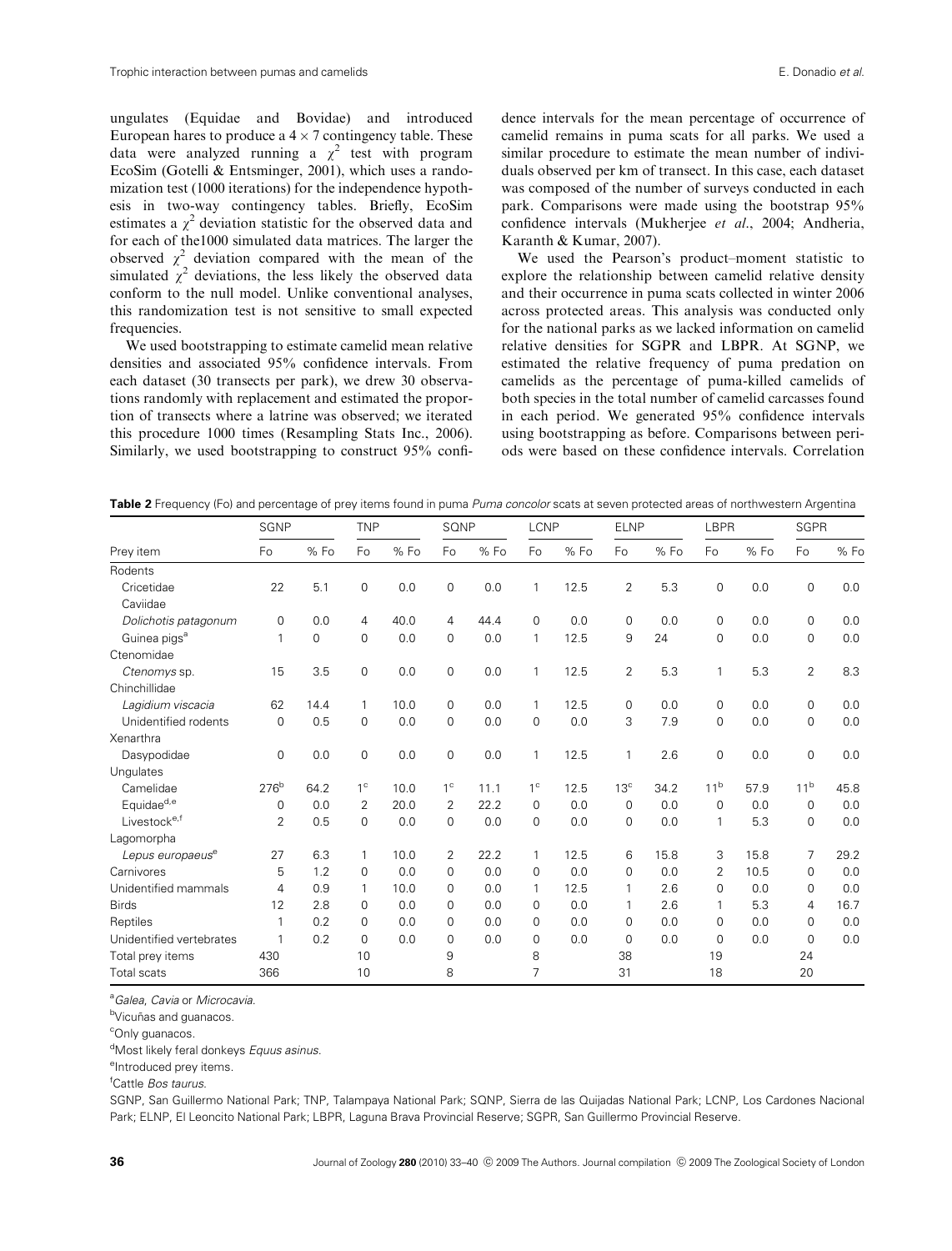analyses were conducted using program R (Dalgaard, 2002; R Development Core Team, 2007).

# Results

The diet of pumas, as reflected by prey remains in feces, differed across protected areas [observed  $\chi^2 = 117$ , mean of simulated  $\chi^2 = 27$ , standardized effect size = 8.7, P (observed  $\ge$  simulated) = 0.0001]. Diets of pumas comprised mainly native prey ( $\geq$  56% of the prey items) at all protected areas; introduced species were relatively important in only three protected areas, TNP, SQNP and SGPR, where they composed 29.2–44.4% of prey occurrences (Table 2). Wild camelids were the most important prey item at SGNP, ELNP, LBPR and SGPR, where they represented  $\geq 34.2\%$ of prey occurrences in feces. Second in importance were mountain vizcachas Lagidium viscacia at SGNP, and European hares at ELNP, LBPR and SGPR. Pumas seldom consumed wild camelids at TNP, SQNP and LCNP, where small- [Cricetidae, *Ctenomys* and guinea-pigs (from 0.04 to 0.5 kg)] and medium-sized [mountain vizcachas and maras Dolichotis patagonum (from 2 to 12 kg)] native rodents represented most diet occurrences (Table 2). These findings should be interpreted cautiously for TNP, SQNP and LCNP due to the small number of feces analyzed.

In the five national parks surveyed, the relative density indexes and occurrences of camelids in puma feces varied widely but consistently. The frequency of camelid occurrence in puma feces was positively and significantly correlated with the mean number of individuals per km of transect  $(r = 0.997, 95\% \text{ CI} = 0.962{\text -}0.999, t = 24.9,$ d.f.  $= 3$ ,  $P < 0.001$ ; Fig. 1a), and the mean proportion of transects with presence of latrines  $(r = 0.922, 95\%)$  $CI = 0.217-0.994$ ,  $t = 4.1$ , d.f. = 3,  $P = 0.025$ ; Fig. 1b).

We examined 289 carcasses of camelids (106 guanacos, 183 vicuñas) at SGNP. Thirty-two per cent of vicuña carcasses and 23% of guanaco carcasses showed signs of puma predation. Changes in predation on both camelids tracked trends in their densities between 1978–1984 and 2004–2006. The relative frequency of puma predation differed between camelid species, with that on vicuñas increasing from 1978–1983 to 2004–2006 by a factor of  $\sim$ 3.4, and that on guanacos slightly decreasing by a factor of  $\sim$ 1.5 (Fig. 2).

## **Discussion**

In all protected areas but one (SQNP), we found that pumas ate primarily native vertebrate prey, even in those areas that are small or influenced by introduced vertebrates (e.g. ELNP and LCNP). At four of the protected areas studied (SGNP, ELNP, LBPR and SGPR), camelids were the main prey of pumas. At the remaining protected areas (TNP and LCNP) other native prey, including rodents, armadillos and birds, composed the bulk of the diet. Therefore, native prey species, particularly wild camelids, still play a dominant ecological role as the main prey of pumas in most of our study areas. This finding contrasts with those of earlier studies elsewhere in the southern Neotropics, where pumas consumed primarily introduced prey species (e.g. Yáñez et al., 1986; Iriarte et al., 1991; Novaro et al., 2000; Pessino et al., 2001; Rau & Jimenez, 2002). Overall, these results highlight the importance of protected areas in conserving a predatory interaction that has been lost over vast regions of the southern Neotropics.

Our spatial and temporal analyses showed a positive relationship between camelid consumption by pumas and camelid abundance. A similar pattern was observed for



Figure 1 Relative density of wild South American camelids and their per cent of frequency of occurrence in the diet of pumas Puma concolor at five national parks, northwestern Argentina, winter 2006. For San Guillermo National Park, the density estimators combine individuals or latrines of vicuñas and guanacos. (a) Relative densities based on animal counts. For Sierra de las Quijadas (95% CI: 0.03-0.19) and Talampaya (0.13-0.7) 95% CI were narrower than the width of the symbol. (b) Relative densities based on latrine counts. References: San Guillermo National Park (solid circle;  $n=41$  scats), El Leoncito National Park (open circle;  $n=31$ ), Talampaya National Park (solid square;  $n=10$ ), Sierra de las Quijadas National Park (open triangle;  $n=8$ ) and Los Cardones National Park (open square;  $n=7$ ).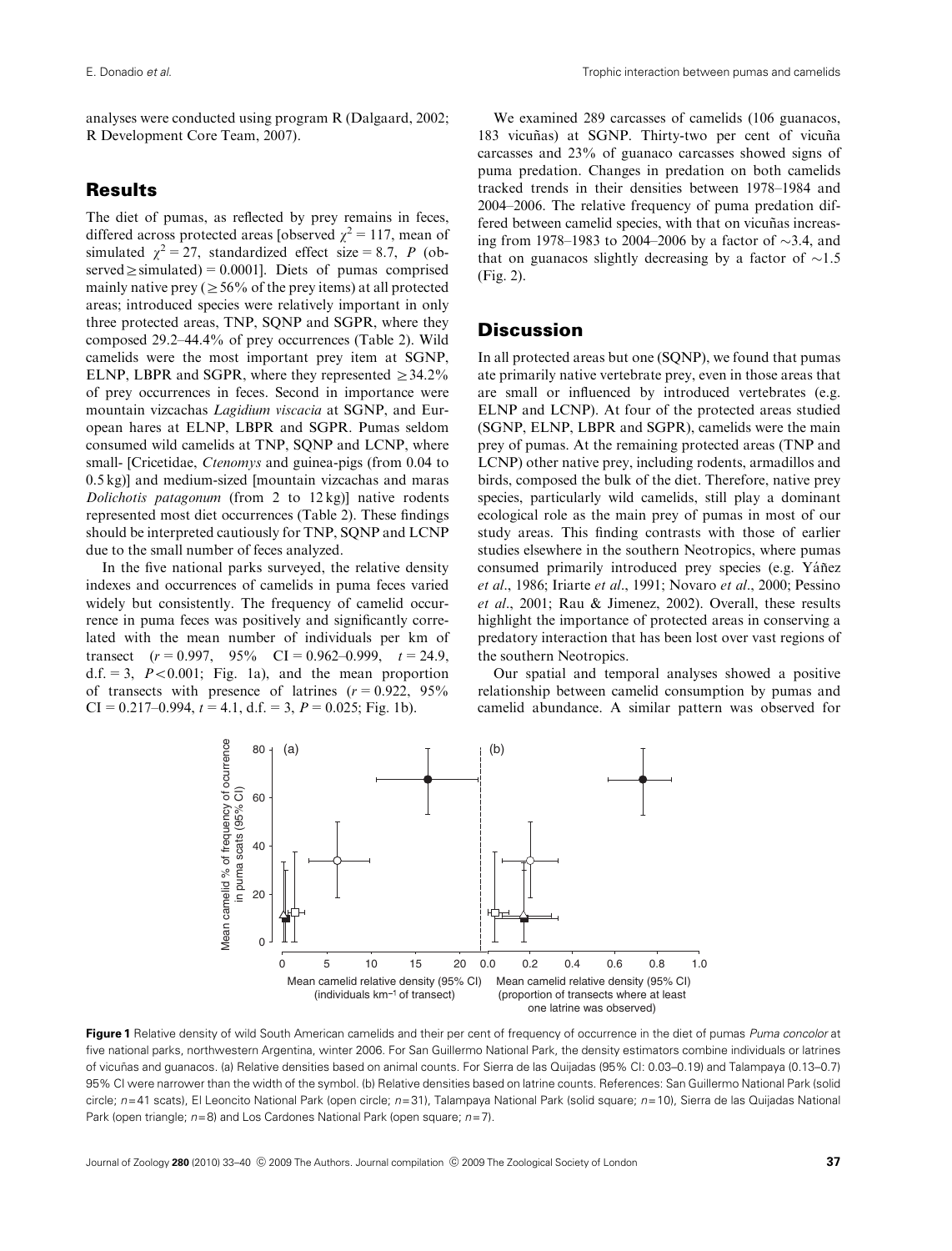

**Figure 2** Comparison of observed frequencies, as percentages, of guanaco and vicuña carcasses killed by pumas Puma concolor, during the periods 1978–1983 and 2004–2006, at San Guillermo National Park. Percentages were based on the number of carcasses of vicuñas or guanacos showing signs of puma predation divided by the total number of carcasses of each species found [1978–1983:  $n=77$  $($ quanacos = 56; vicuñas = 21); 2004–2006:  $n=289$  (quanacos = 106; vicuñas=183)]. <sup>1</sup>Cajal & Lopez (1987); <sup>2</sup>this study. Density data taken from Cajal & Bonaventura (1998; mean density and 95% CI estimated from annual values reported for the period 1978–1983,  $n=6$ ) and Puig & Videla (2007; mean density and 95% CI represent average values reported for December 2004 and February 2005).

pumas preying on a recovering guanaco population in the Chilean Patagonia (Iriarte et al., 1991). Such a pattern, which could result from increasing consumption rates of the main prey, increments on predator numbers or both, has been described for generalist predators (Bergerud & Elliot, 1986; Höner *et al.*, 2002), and its effect on the population dynamics of camelid populations remains unsolved. Novaro & Walker (2005) propose that pumas may be able to suppress the population growth of guanacos through a type III density-dependent response when guanaco population densities are  $\langle 8 \rangle$  individuals km<sup>-2</sup>. Data from two national parks (Torres del Paine, Chile and SGNP, Argentina), however, suggest otherwise. In these protected areas, guanacos (Torres del Paine) and vicuñas (SGNP) have dramatically increased in the last 20–25 years despite past low-density populations and increasing puma predation (Iriarte et al., 1991; Cajal & Bonaventura, 1998; Puig & Videla, 2007; this study). This pattern could have resulted

from camelid reproduction outpacing mortality as reported for several puma–ungulate systems in North America (Hornocker, 1970; Lindzey et al., 1994; Logan & Sweanor, 2001).

High levels of mortality due to factors other than predation could also explain the temporal pattern observed in SGNP. If such factors had accounted for most of the camelid mortality during 1978–1983, but seldom affected camelid populations during 2004–2006, the percentage of carcasses with evidence of puma predation would have been relatively lower in 1978–1983 despite potentially constant puma predation pressure across study periods. Although these confounding factors cannot be completely ruled out, data on carcasses suggest that winter-related events, starvation or disease were not important mortality factors during 1978–1983 (Cajal & Lopez, 1987). Moreover, in both periods, puma predation was likely underestimated. Pumas often kill camelids by delivering a bite to their throat (Wilson, 1984). Most camelid carcasses were found as incomplete skeletons with no hide vestiges. Consequently, finding teeth punctures in camelid throats or crushed tracheas was sometimes unfeasible and misclassification of cause of vicuña deaths could have occurred.

Overall, our data on puma diet and predation patterns suggest that, similar to North American pumas, South American pumas (1) heavily prey on large native ungulate species and (2) display predatory and dietary patterns largely dictated by availability of large mammal prey. We propose that the low representation of large native herbivores in the diet of pumas inhabiting the southern Neotropics (Iriarte et al., 1990) is a result of a highly modified prey base resulting from widespread declines of native ungulates and extensive introductions of alternative prey species.

The intact puma–camelid interaction observed in some protected areas of northwestern Argentina is significant from ecological and management perspectives. Ecologically, it suggests that the pervasive influences of large mammalian predators on the dynamics of camelid populations and in the structuring and functioning of biological communities may still be expressed in some protected areas of northwestern Argentina. From a management perspective, knowledge gained on the puma–camelid interaction will prove essential for the successful recovery in areas where camelid numbers have been considerably reduced or reintroduction where they have been extirpated. Although the predatory relationships between pumas and camelids are not yet understood, available data suggest that reintroduction attempts should assess whether the investment of reintroducing camelids is worthwhile in areas with high densities of pumas; small founding populations of camelids may be limited or even eliminated by heavy puma predation.

#### Acknowledgments

Fifteen volunteers and 16 park rangers and managers helped with data collection and logistical support. They deserve much credit for their invaluable assistance during this study. We also thank the Rufford Small Grants (first and second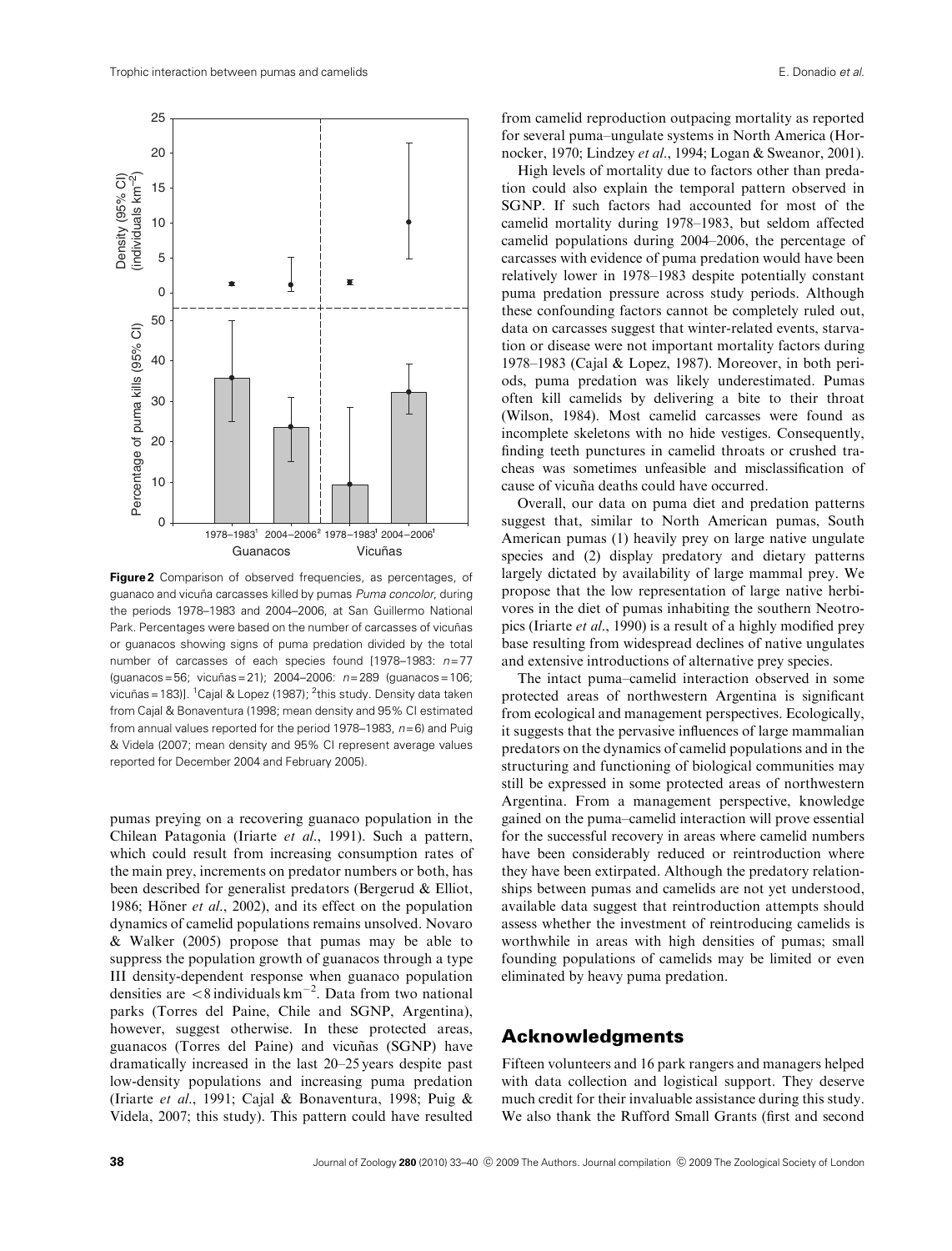grants), Denver Zoological Foundation, Lincoln Park Zoo, College of Art and Sciences and Program in Ecology (University of Wyoming), Wildlife Conservation Society (WCS) and Idea Wild for funding this project. We are grateful to Ron Sarno and an anonymous reviewer for providing an insightful review of this paper. Permission to conduct this research was granted by the governments of La Rioja Province (LB), and San Juan Province (SGBR), and the Direccion Nacional de Parques Nacionales Delegaciones ´ Centro (SGNP, ELNP, TNP and SQNP) and Noroeste (LCNP). E.D. was partially supported by the University of Wyoming, WCS, and a Fulbright Fellowship awarded by the Department of State (USA).

# References

- Amaya, J.N., von Thüngen, J. & De Lamo, D.A. (2001). Relevamiento y distribución de guanacos en la Patagonia. Comunicación Técnica No. 111, Área Recursos Naturales, Fauna 111. San Carlos de Bariloche, Argentina: INTA.
- Andheria, A.P., Karanth, K.U. & Kumar, N.S. (2007). Diet and prey profiles of three sympatric large carnivores in Bandipur Tiger Reserve, India. J. Zool. (Lond.) 273, 169–175.
- Berger, J., Stacey, P.B., Bellis, L. & Johnson, M.P. (2001). A mammalian predator-prey imbalance: grizzly bear and wolf extinction affect avian Neotropical migrants. Ecol. Appl. 11, 947–960.
- Bergerud, A.T. & Elliot, J.P. (1986). Dynamics of caribou and wolves in northern British Columbia. Can. J. Zool. 64, 1515–1529.
- Beyer, H.L., Merrill, E.H., Varley, N. & Boyce, M. (2007). Willow on Yellowstone's northern range: evidence for a trophic cascade? Ecol. Appl. 17, 1563–1571.
- Branch, L.C., Pessino, M. & Villarreal, D. (1996). Response of pumas to a population decline of the plains vizcacha. J. Mammal. 77, 1132–1140.
- Cajal, J.L. & Bonaventura, S.M. (1998). Densidad poblacional y dinamica de los grupos familiares de guanacos y ´ vicuñas en la reserva de biosfera de San Guillermo. In Bases para la conservación y manejo de la Puna y cordillera Frontal de Argentina. El rol de las reservas de biosfera: 161–168. Cajal, J.L., Fernandez, J.G., Tecchi, R. (Eds). Buenos Aires: Fucema Unesco.
- Cajal, J.L. & Lopez, N.E. (1987). El puma como depredador de camélidos silvestres en la Reserva San Guillermo, San Juan, Argentina. Rev. Chil. Hist. Nat. 60, 87–91.
- Cajal, J.L. & Ojeda, R.A. (1994). Camélidos Silvestres y Mortalidad por tormentas de nieve en la cordillera frontal de la Provincia de San Juan, Argentina. Mastozool. Neotrop. 1, 81–88.
- Cajal, J.L., Reca, A.A. & Pujalte, J.C. (1981). La Reserva Provincial San Guillermo y sus asociaciones ambientales. Buenos Aires, Argentina: Minist. Cult. Educ. Argentina, Prog. Nac. Rec. Nat. Renovables.
- Carrizo, R., Baldoni, A., Cavallaro, S. & Dzendoletas, M.A. (1997). Estudio preliminar de las características geoambientales del área de reserva Laguna Brava, Provincia de La Rioja. Buenos Aires, Argentina: CAC, Contribuciones Científicas.
- Chehebar, C. & Martin, S. (1989). Guía para el reconocimiento microscópico de los pelos de los mamíferos de la Patagonia. Doñana Acta Vertebrata 19, 247-292.
- Dalgaard, P. (2002). Introductory statistics with R. New York: Springer.
- Donadio, E. & Buskirk, S.W. (2006). Flight behavior in guanacos and vicuñas in areas of western Argentina with and without poaching. Biol. Conserv. 127, 139–145.
- Donadio, E., Vitali, M.S., Wurstten, A., Novaro, A.J. & Buskirk, S.W. (2007) Comportamiento de escape de camélidos silvestres en siete áreas protegidas del noroeste Argentino. Proceedings of the XXI Argentine Meeting of the Theriological Society, Tafi del Valle, Argentina.
- Franklin, W.L., Johnson, W.E., Sarno, R.J. & Iriarte, J.A. (1999). Ecology of the Patagonia puma Felis concolor patagonica in southern Chile. Biol. Conserv. 90, 33–40.
- Gotelli, N.J. & Entsminger, G.L. (2001). EcoSim: null models software for ecology. Version 7.0. Acquired Intelligence Inc. & Kesey-Bear, Jerico VT. Available at [http://homepages.](http://homepages.together.net/~gentsmin/ecosim.htm) [together.net/](http://homepages.together.net/~gentsmin/ecosim.htm)~[gentsmin/ecosim.htm \(accessed 30 July](http://homepages.together.net/~gentsmin/ecosim.htm) [2008\).](http://homepages.together.net/~gentsmin/ecosim.htm)
- Höner, O.P., Wachter, B., East, M.L. & Hofer, H. (2002). The response of spotted hyaenas to long-term changes in prey populations: functional response and interspecific kleptoparasitism. J. Anim. Ecol. 71, 236–246.
- Hornocker, M.G. (1970). An analysis of mountain lion predation upon mule deer and elk in the Idaho primitive area. Wildl. Monogr. 21, 1–39.
- Iriarte, J.A., Franklin, W.L., Johnson, W.E. & Redford, K.H. (1990). Biogeographic variation of food habits and body size of the America puma. Oecologia 85, 185-190.
- Iriarte, J.A., Johnson, W.E. & Franklin, W.L. (1991). Feeding ecology of the Patagonia puma in southernmost Chile. Rev. Chil. Hist. Nat. 64, 145–156.
- Jungius, H. (1971). The vicuña in Bolivia: the status of an endangered species, and recommendations for its conservation. Z. Säugetierkd. 36, 129–246.
- Lindzey, F.G., Van Sickle, W.D., Ackerman, B.B., Barnhurst, D., Hemker, T.P. & Laing, S.P. (1994). Cougar population dynamics in southern Utah. J. Wildl. Mgmt. 58, 619–624.
- Logan, K.A. & Sweanor, L.L. (2001). Desert puma: evolutionary ecology and conservation of an enduring carnivore. Washington, DC: Island Press.
- Marques, F.F.C., Buckland, S.T., Goffin, D., Dixon, C.E., Borchers, D.L., Mayle, B.A. & Peace, A.J. (2001). Estimating deer abundance from line transect surveys of dung: sika deer in southern Scotland. J. Appl. Ecol. 38, 349–363.
- Miller, S.D. (1980) Human influences on the distribution and abundance of wild Chilean mammals: prehistoric-present.